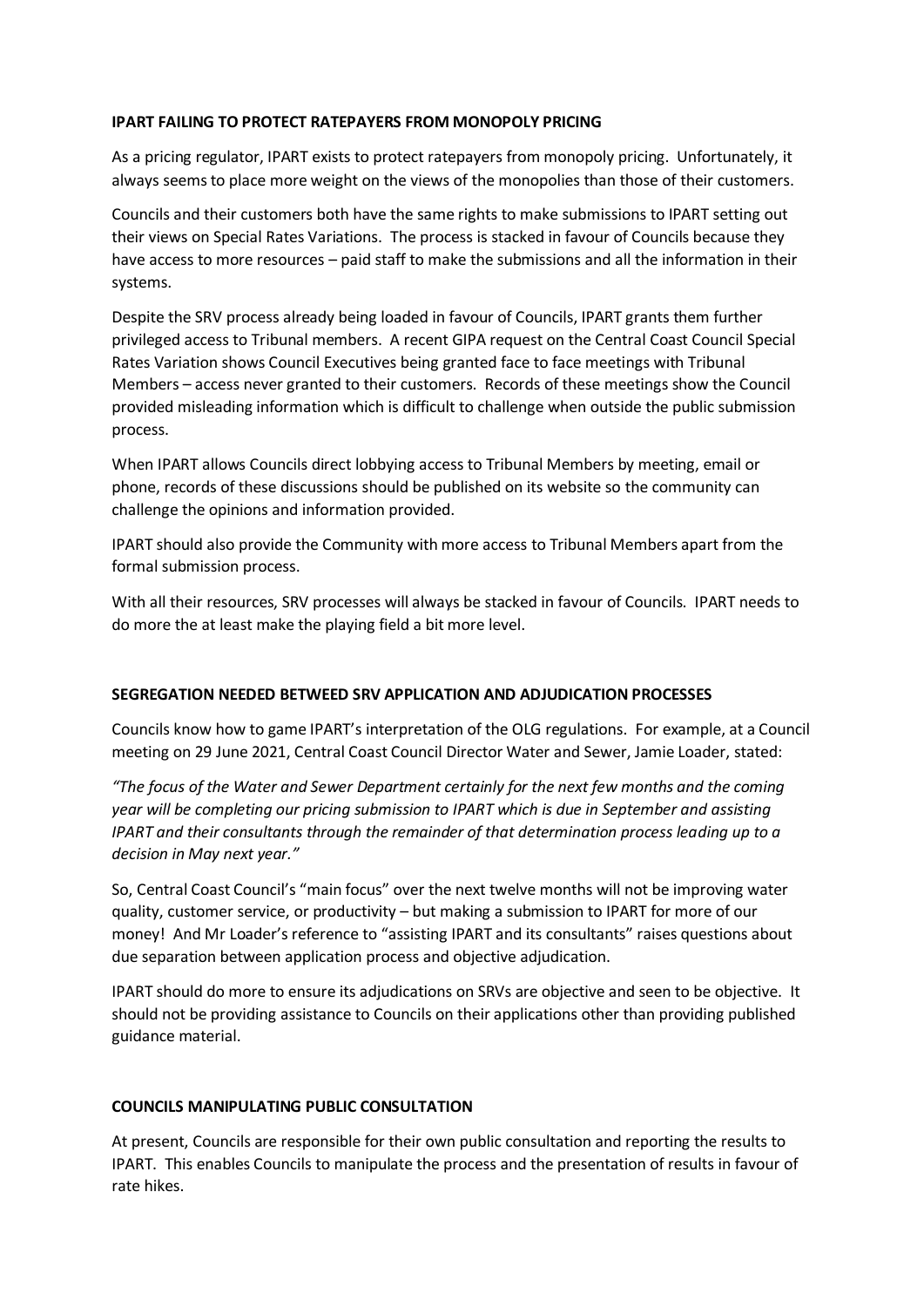I recently sat on a Central Coast Council consultative forum with respect to its upcoming water rates IPART submission. It was a total farce. The fora asked participants to rank expenditure items without providing any indication of the likely impact on rate increases. It was like giving consumers options on their next car without telling them the price tags.

A recent telephone survey by Central Coast Council for a 15% rate hike in general rates consisted of reading a "concept statement" to each respondent explaining why they should support a rate hike before asking them if they did so. It was something out of a George Orwell novel.

I believe there is a case for IPART undertaking public consultations directly with ratepayers because Council run consultations cannot be trusted.

## **IPART ASSESSMENT METHODOLOGY FOR SRVs is FLAWED**

The following comments refer to the recent SRV application by Central Coast Council for general rates, but they are relevant to SRVs for water rates because the principles are the same – especially the failure to properly assess productivity.

## **IPART INCENTIVISING POOR FINANCIAL MANAGEMENT**

IPART's methodology in interpreting OLG regulations on SRVs is flawed because it places too much weight on the "financial need" of Councils. It should look more closely at what has created the "financial need" in the first place.

The SRV by Central Coast Council (CCC) is a good recent example. CCC freely admits its "financial need" was caused by its own financial mismanagement.

So, in approving a 15% rate hike for CCC, IPART was effectively telling Councils that financial mismanagement creates "financial need" which in turn unlocks IPART's criteria for a rate hike. IPART's methodology therefore incentivises financial mismanagement.

IPART uses the Operating Performance Ratio (OPR) to measure financial need. The OPR, however, is really a measure of how well a Council manages its finances. All a Council has to do is increase its expenditure to unsustainable levels and the OPR turns negative – thereby unlocking IPART's criteria for a rate hike.

### **IPART FAILING TO PROPERLY ASSESS PRODUCTIVITY**

Productivity is a quantifiable measure of output per employee. Yet, even though it is one of the five IPART criteria, Councils are not required to produce quantifiable measures of productivity (output per employee) in their applications for SRVs.

All Councils have to do is to provide isolated examples of cost reduction initiatives (which may well have been dwarfed by other cost increases not mentioned in their submissions), without providing any overall measure of output per employee.

Again, CCC is a good example. Even after their recent staff cuts, half of which were vacant or unfilled positions, they still employ more staff - approx. 2000 according to their latest Operational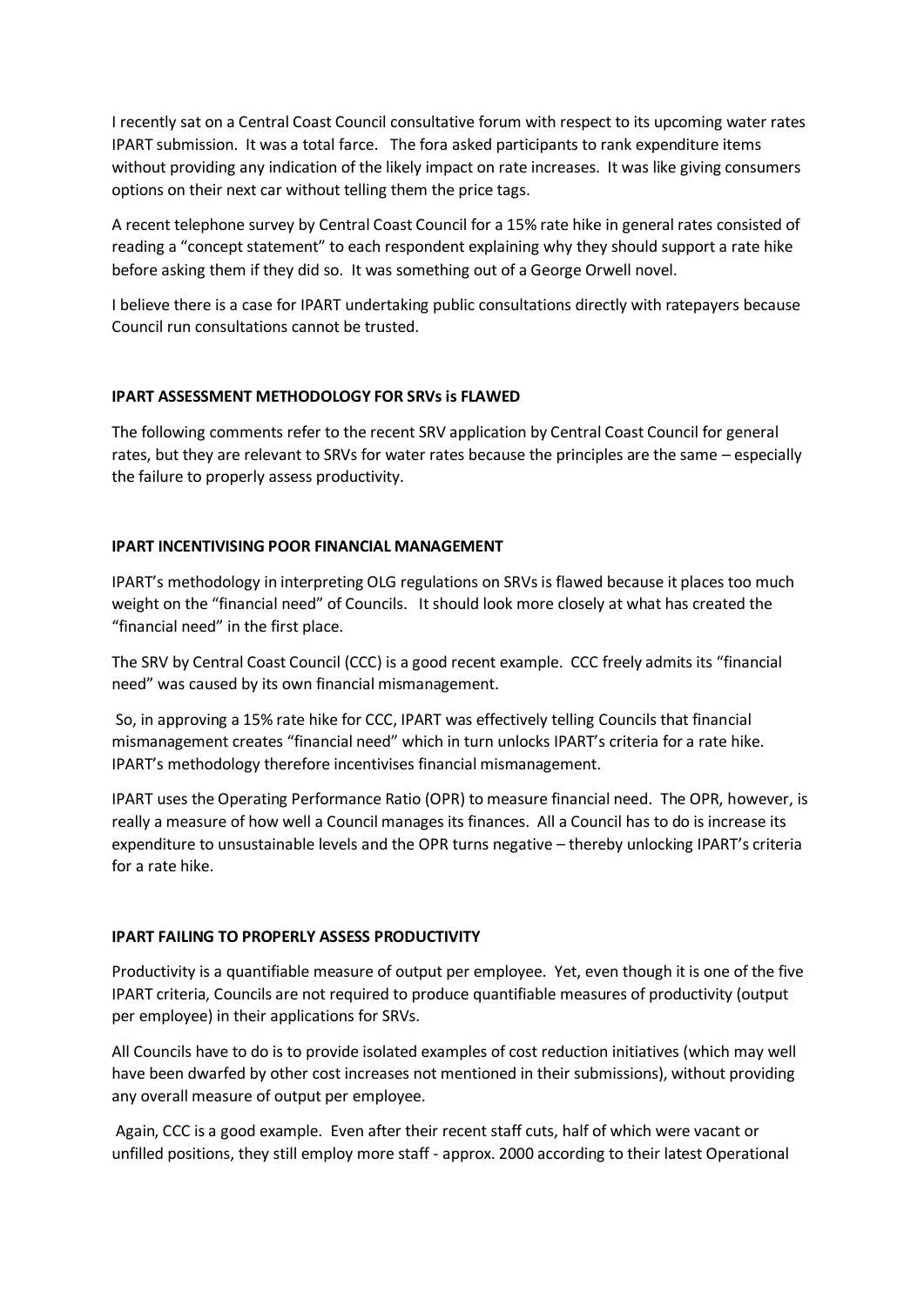Plan approved on 29 June 2021 - than before the merger (1875 according to the Administrator's 30 day report). And CCC is providing fewer services given all the recent service cuts.

So, CCC is providing fewer services with more staff than before the merger which means their productivity has fallen. How can providing less service with more staff justify a rate hike?

In approving a 15% rate hike for three years, IPART argued that CCC would have a breathing space to work on productivity and efficiency initiatives whilst being free to apply for a further SRV if these measures aren't effective.

But how on earth do you incentivise productivity improvements by telling Councils if they fail to deliver such improvements they will qualify for a further rate hike in three years based on "financial need?"

IPART is incentivising low productivity. No wonder CCC has totally ignored the three year limit on the SRV and produced a long term financial plan, approved on 29 June, that assumes the 15% SRV will be made permanent when the three year period expires.

CCC has effectively approved a long term deficit budget that only balances on the assumption that IPART approves further rate hikes. CCC will run out of cash sometime in 2024/25. It is intentionally creating financial need to game IPART's OPR assessment.

# **IPART APPROVED RATE HIKES FUNDING NOSE IN TROUGH CULTURE FOR EXECUTIVES**

And it's not just employee numbers. IPART is also incentivising a nose in trough culture at senior management level.

Senior management salaries and other perks are going through the roof because Councils know such expenditure makes rate hike applications more likely because of the negative impact on their OPRs. Executives can game the system to subsidise their life styles.

The CCC Administrator's report shows that between 2017 and 2020, CCC's employee numbers increased by 242 or **12.9%** (1875 to 2117). Yet, over the same period, employee related costs rose by \$55M or 33.1% (166M to \$221M) = \$55M or **33.1%**

The fact that employee costs rose three times as much as employee numbers suggests increased salaries and perks at Executive and Senior Manager level. More and more higher graded and higher salaried staff. And none of this feeding through into any measurable improvement in services for the community. Yet IPART is incentivising this nose in the trough culture.

# **POSSIBLE REFORMS**

1 Interpret OLG regulations so that the "financial need" criterion does not apply if a Council is deemed to have *intentionally* created financial need. For example, CCC has set a long term deficit budget with the aim of turning its Operational Performance Ratio (OPR) negative from 2024/25 thereby unlocking the "financial need" criteria for a rate rise.

2 Require Councils to produce quantifiable measures of productivity (output per employee) and annual targets for productivity improvements. SRVs should not be granted where Council's have failed to increase productivity (on the basis they don't need additional rate income if they can improve the OPR through productivity slack).